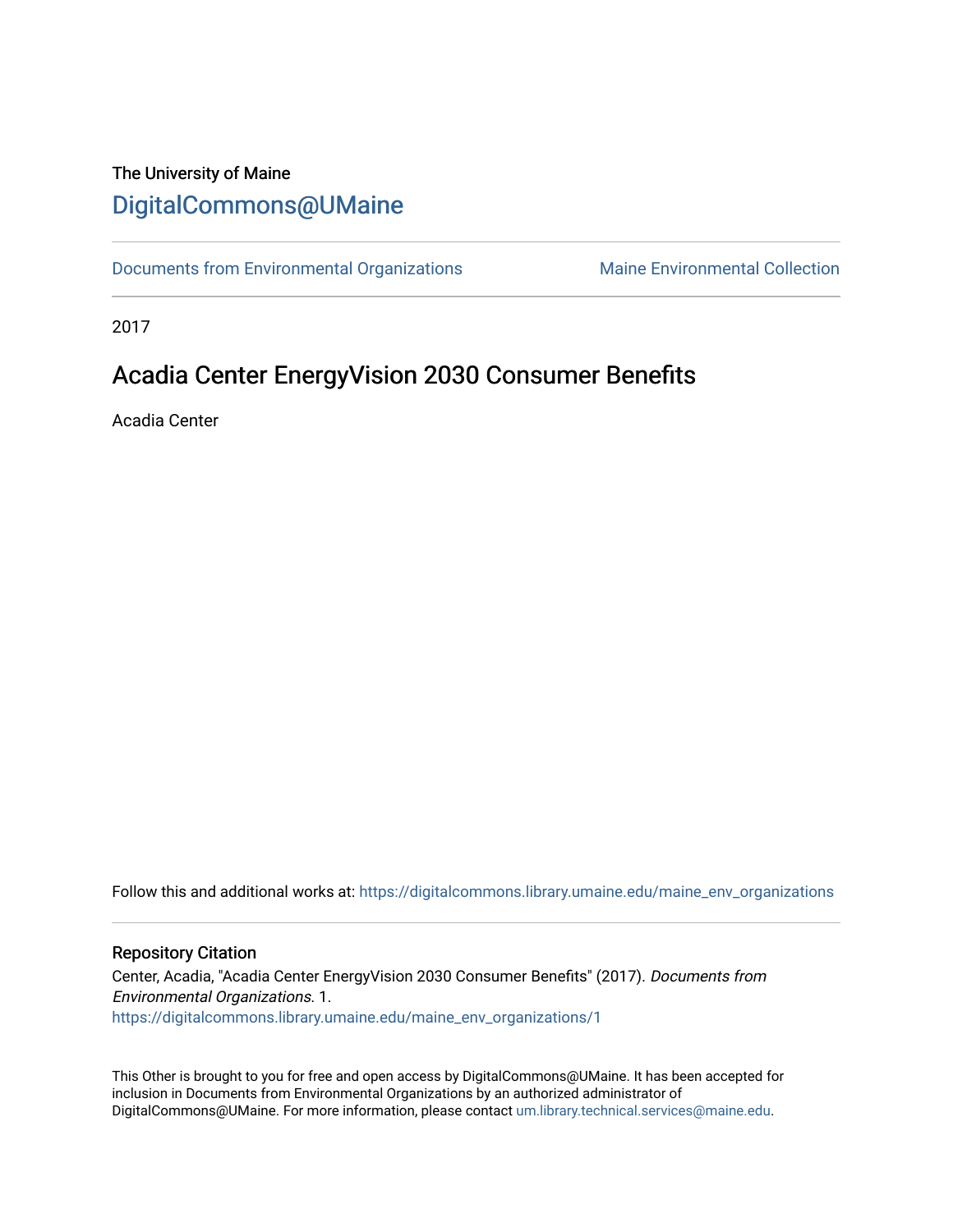

# EnergyVision 2030

# **Consumer Benefits**

Companion Brief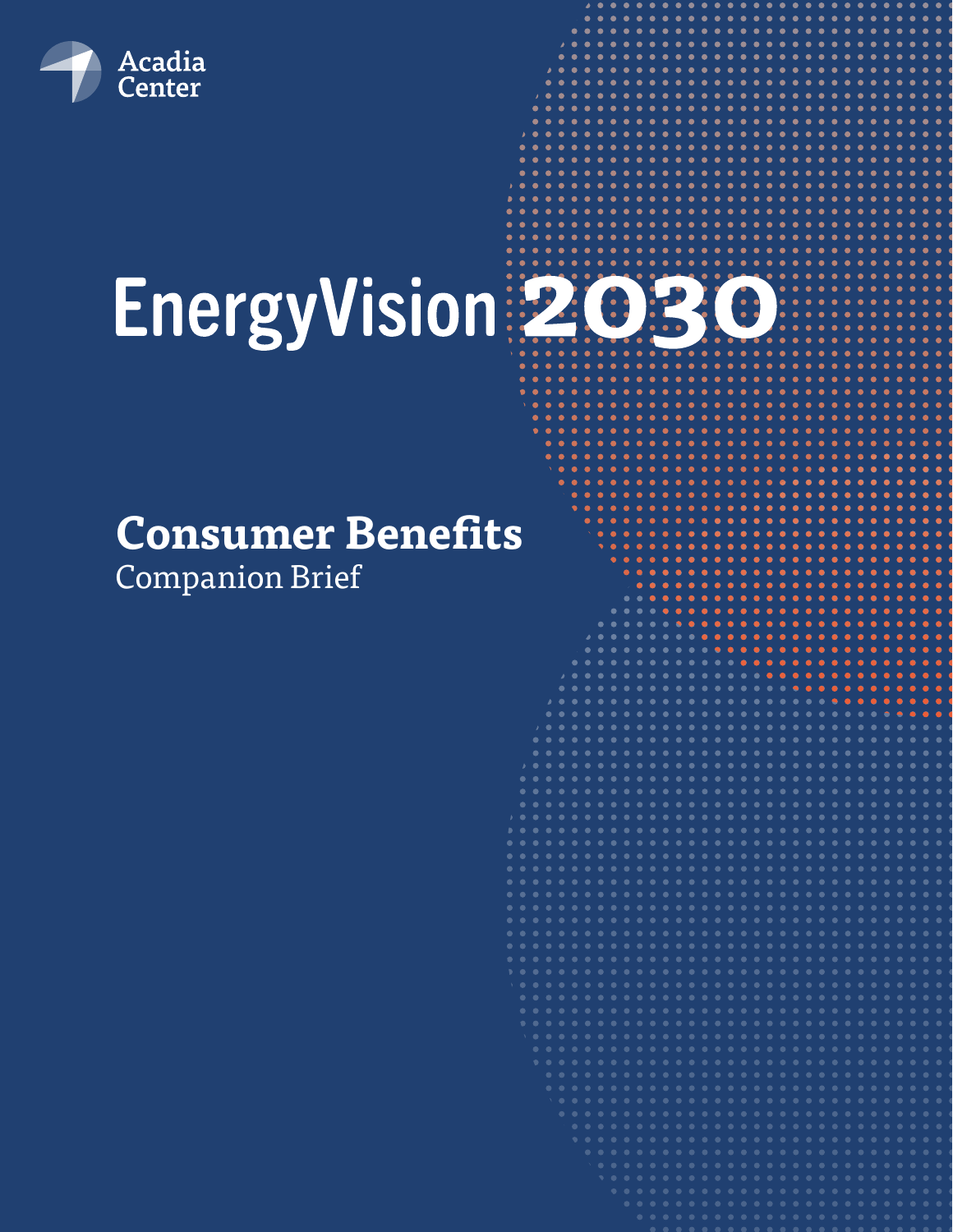# **Building a Consumer-Centric Energy System**

#### A Transparent Approach That Benefits All

Modernizing the energy system will allow states to grow their economies, create job opportunities, improve the reliability of the energy grid, and provide significant environmental, climate, and health benefits. Implementing these reforms also offers an opportunity to ensure that the benefits of a clean energy future are equitably distributed among residents. Consumers must be at the center of the energy system. Currently they are only expected to act as passive purchasers of energy; in an updated system, consumers should have many opportunities to take on more active roles in decisions that will influence the success of the clean energy future. Consumers can choose to purchase electric vehicles, renewable energy, and upgraded grid technologies. In their homes, businesses, and communities, solar energy, heat pumps, and energy efficiency measures can be installed. To fully attain the potential of these technologies, a clean energy future must benefit all residents and consumers no matter their income level or geographic location. A consumer-centric energy system can provide benefits in all key areas of the system.

## **Empowering Energy Consumers**

Though energy consumers ultimately pay billions of dollars into regional and state energy systems every year, their voices are rarely heard and their interests are not always well represented.

#### Ensure Basic Consumer Protections

An updated energy system should protect consumers. Basic consumer safeguards must be built into an equitable energy future—from avoiding winter shut off for customers behind on their bills to safeguarding against abuse of energy markets. The rules governing the new system should make consumer protection a basic right.

#### Bring Consumers into the Decision Making Process

As the future energy system is designed, policymakers need to ensure consumer voices can be heard at the regulatory level. One way to strengthen consumer voices

is through the use of stakeholder councils, which can provide meaningful and informed input into the planning processes and bring together diverse interests to identify, discuss, and address complex issues and provide recommendations, leading to greater buy-in and ownership by those interests in eventual decisions. Several states in the Northeast utilize stakeholder councils for energy efficiency and other aspects of system decision making; these models could be extended to additional areas of the clean energy system.



#### Update Regulations to Incentivize Clean Energy Infrastructure

Current utility regulations were designed for the energy system of a century ago, with large generation stations sending power in one direction to consumers. Today, power needs to flow in multiple directions to be most clean and efficient. Rules and regulations have begun to be revised, but much more work is needed to bring them into step with the clean energy systems of the future.

Consumers need to be compensated for the full value that their clean energy technologies provide to the power grid. Meanwhile, utilities should be incentivized to improve consumer access to clean energy technologies while also upgrading power grids to take advantage of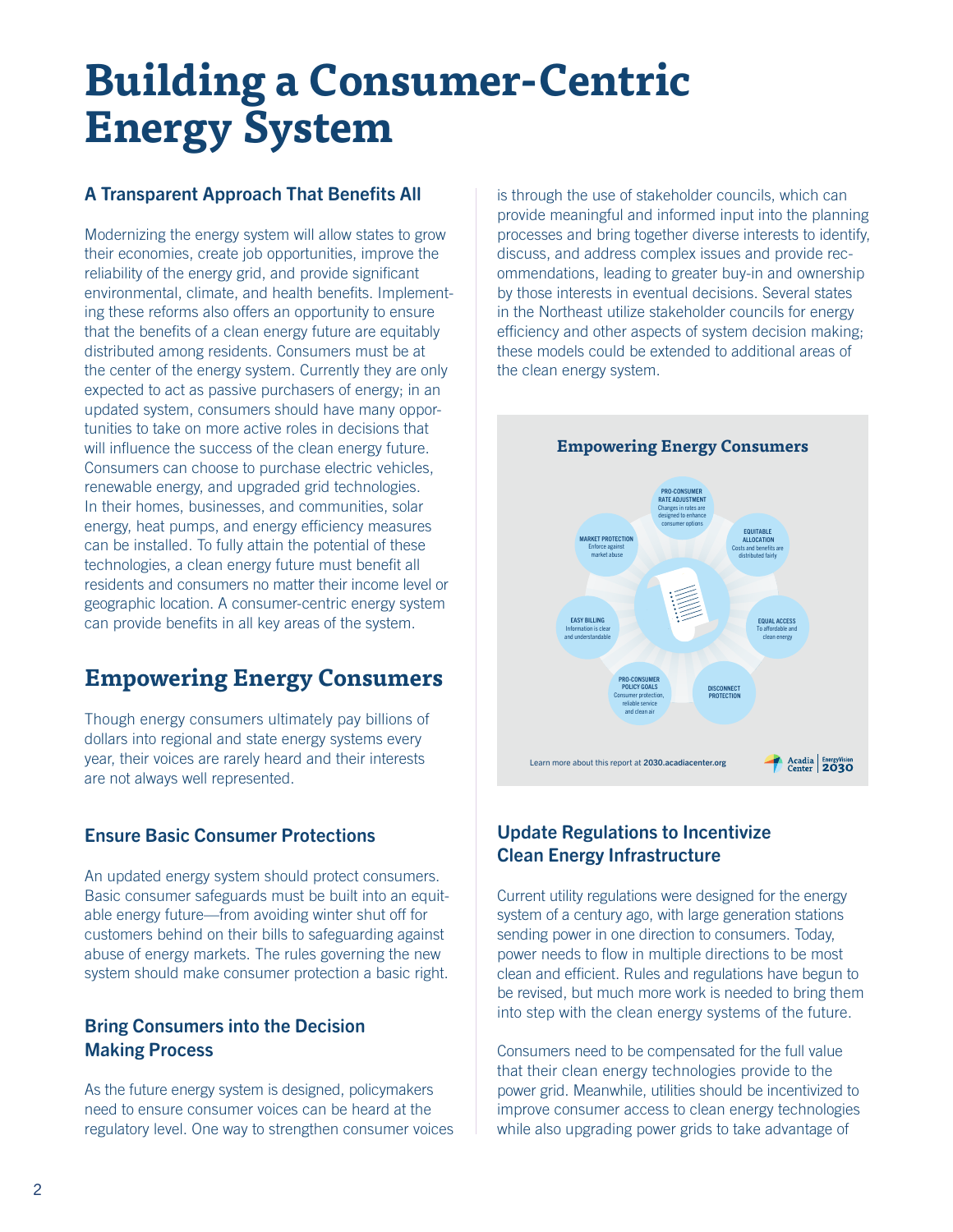those technologies. Current regulations allow utilities to earn more money on building traditional infrastructure, like poles, wires, and pipelines, than on distributed resources, which are often a fraction of the cost. This practice ensures that the utilities will continue undervaluing these newer resources. Rules controlling utility monopolies and distributed energy generation need to be revised to ensure that utilities are not using them to distort markets for clean energy.



#### Plan for a Consumer-Focused Power Grid

Long-term plans for the grid must be more comprehensive, merging use of traditional poles and wires with new technologies and modern strategies. Utilities should include cost-effective distributed energy resources in their forecasts and consider them when looking for solutions to upgrade the grid. Cost-benefit calculations should be expanded to include the multiple benefits of smart technologies that promote efficiency instead of focusing narrowly on the grid benefits of these resources.

#### **Strengthening Community Engagement**

The clean energy system presented in EnergyVision 2030 will promote and support community energy projects. Community energy pulls together community residents, businesses, and other local interests into a localized, mini energy system and offers increased

access to affordable, local energy for all residents. It also expands local job opportunities.

Community-based energy is dynamic and employs a number of clean energy technologies that improve efficiency (like energy efficient lighting and heat pumps) and technologies that generate clean electricity (like local solar and wind farms). Community energy can allow neighbors to aggregate their energy use, buying from suppliers as a group, and even operate independently of the larger grid. Properly planned and designed, community energy systems are more resilient than the traditional grid and take advantage of system efficiencies to offer smarter, more flexible, and more affordable power.



The following steps can help smooth the way for community energy in the Northeast.

#### Make State-Level Changes to Increase Community Engagement

New approaches are needed to help empower communities to reap the benefits of local energy. States can update zoning regulations and building codes to allow local planning to encourage community energy. As they develop approaches to community energy, states should ensure fair and equal access to programs such as those for energy efficiency and distributed solar, particularly for renters and constituencies who may need additional support, like low- and middle-income communities.